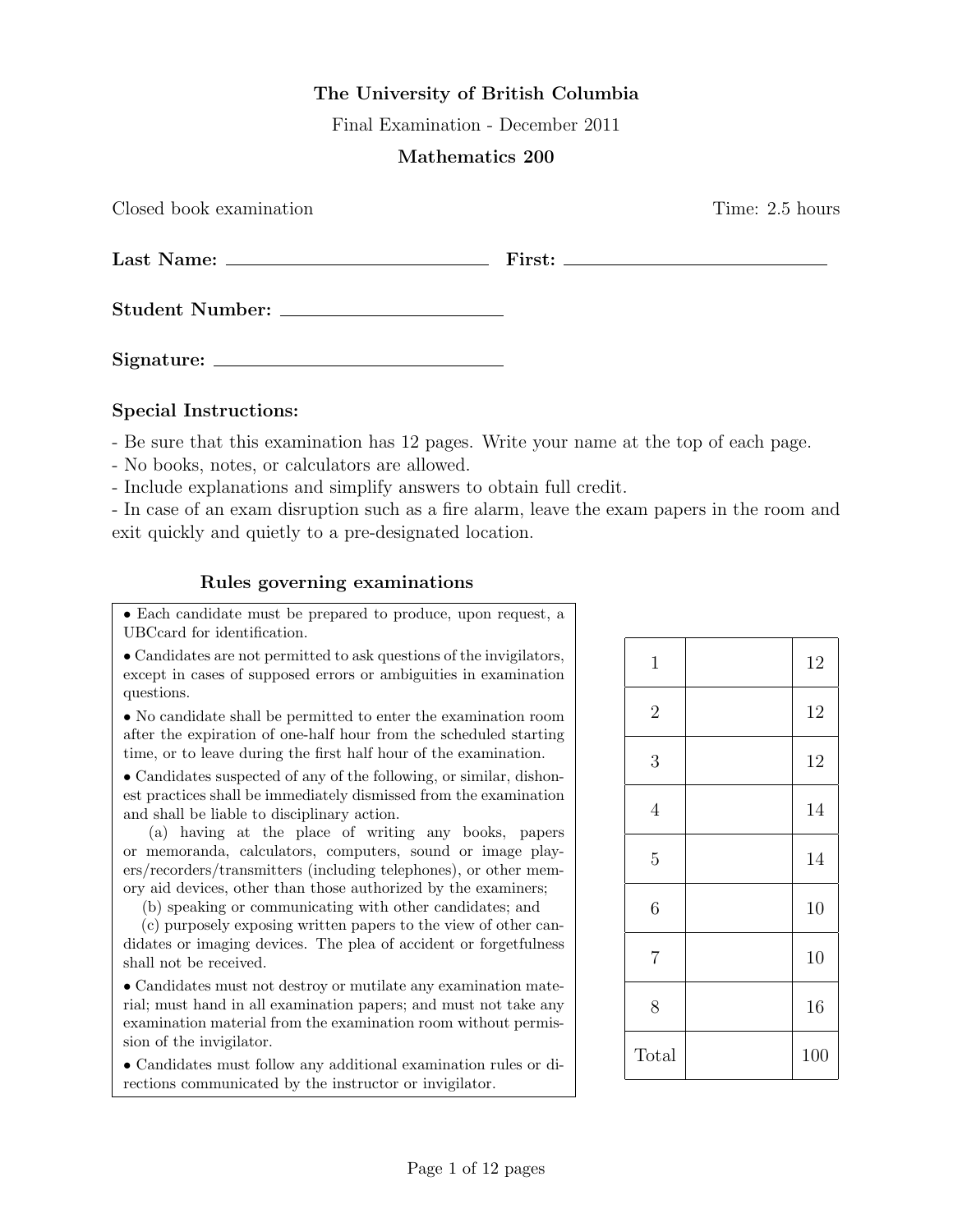- 1. Consider the function  $f(x, y) = e^{-x^2 + 4y^2}$ .
	- (a) Draw a "contour map" of  $f$ , showing all types of level curves that occur.
	- (b) Find the equation of the tangent plane to the graph  $z = f(x, y)$  at the point where  $(x, y) = (2, 1)$ .
	- (c) Find the tangent plane approximation to the value of  $f(1.99, 1.01)$  using the tangent plane from part (b).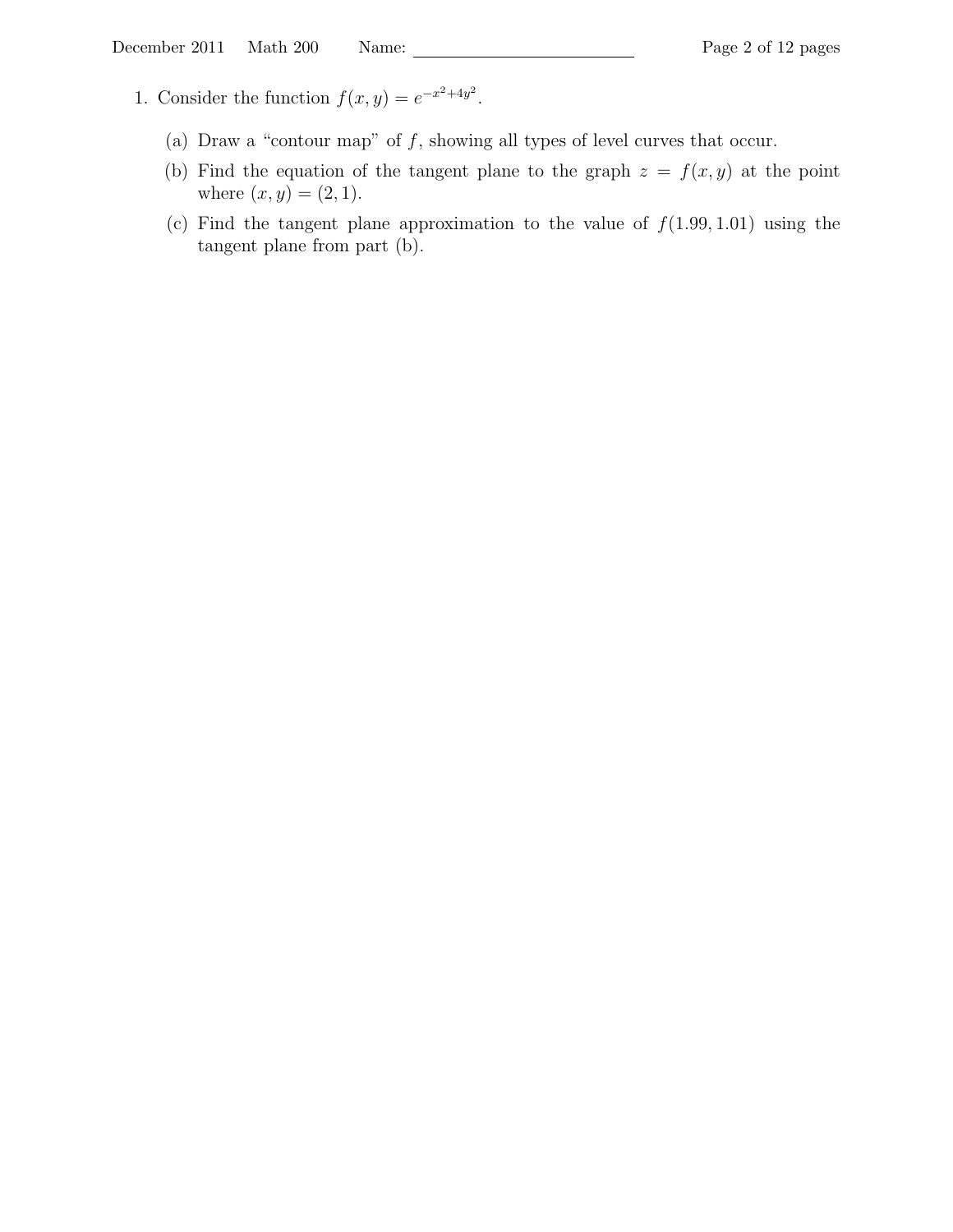2. Suppose  $z = f(x, y)$  has continuous second order partial derivatives, and  $x = r \cos t$ ,  $y = r \sin t$ . Express the following partial derivatives in terms r, t, and partial derivatives of  $f$ .

(a)  $\frac{\partial z}{\partial t}$ 

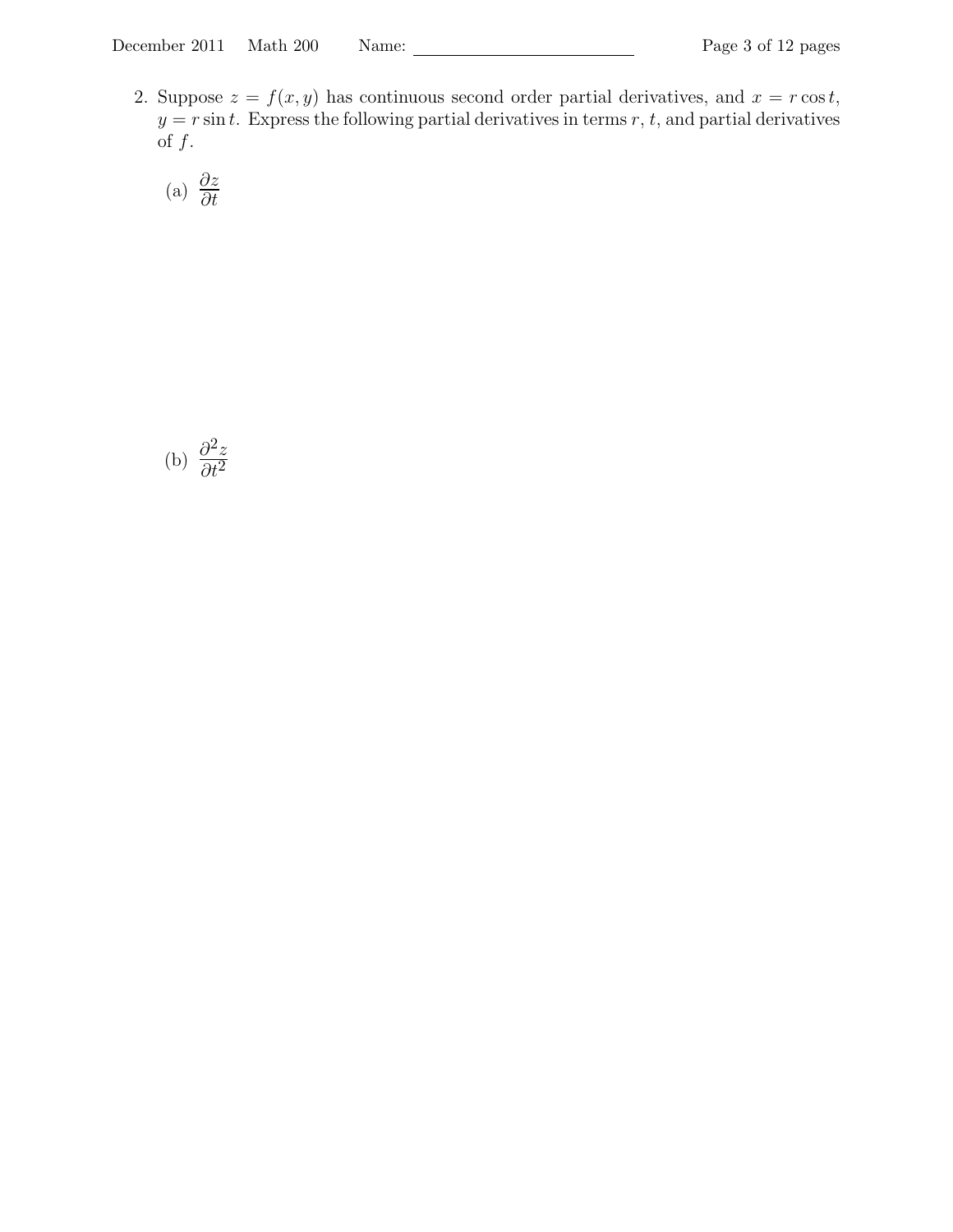- 3. A bee is flying along the curve of intersection of the surfaces  $3z + x^2 + y^2 = 2$  and  $z = x^2 - y^2$  in the direction for which z is increasing. At time  $t = 2$ , the bee passes through the point  $(1, 1, 0)$  at speed 6.
	- (a) Find the velocity (vector) of the bee at time  $t = 2$ .

(b) The temperature T at position  $(x, y, z)$  at time t is given by  $T = xy - 3x + 2yt + z$ . Find the rate of change of temperature experienced by the bee at time  $t = 2$ .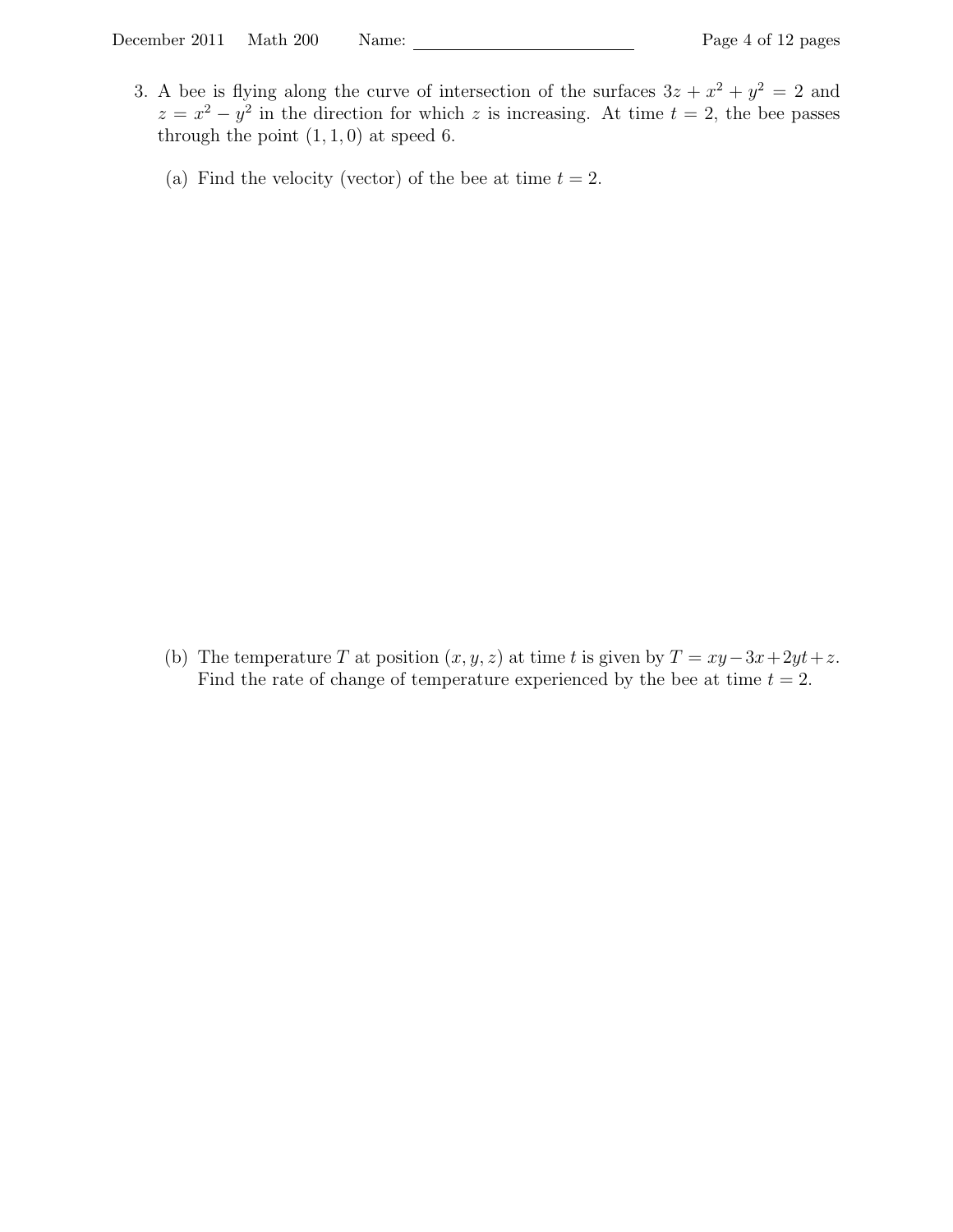4. Find the radius of the largest sphere centred at the origin that can be inscribed inside (that is, enclosed inside) the ellipsoid

 $2(x+1)^2 + y^2 + 2(z-1)^2 = 8.$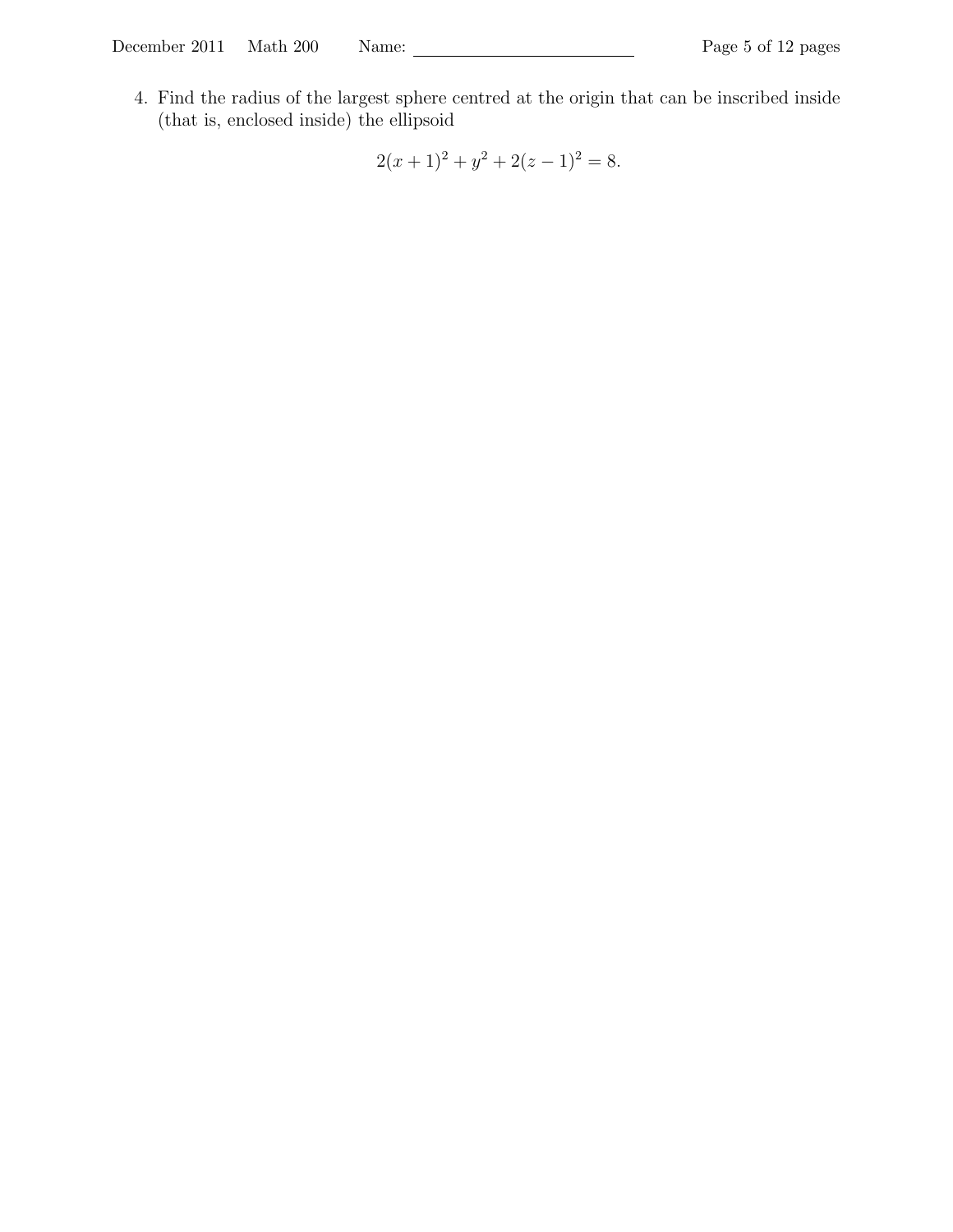Extra space (if needed)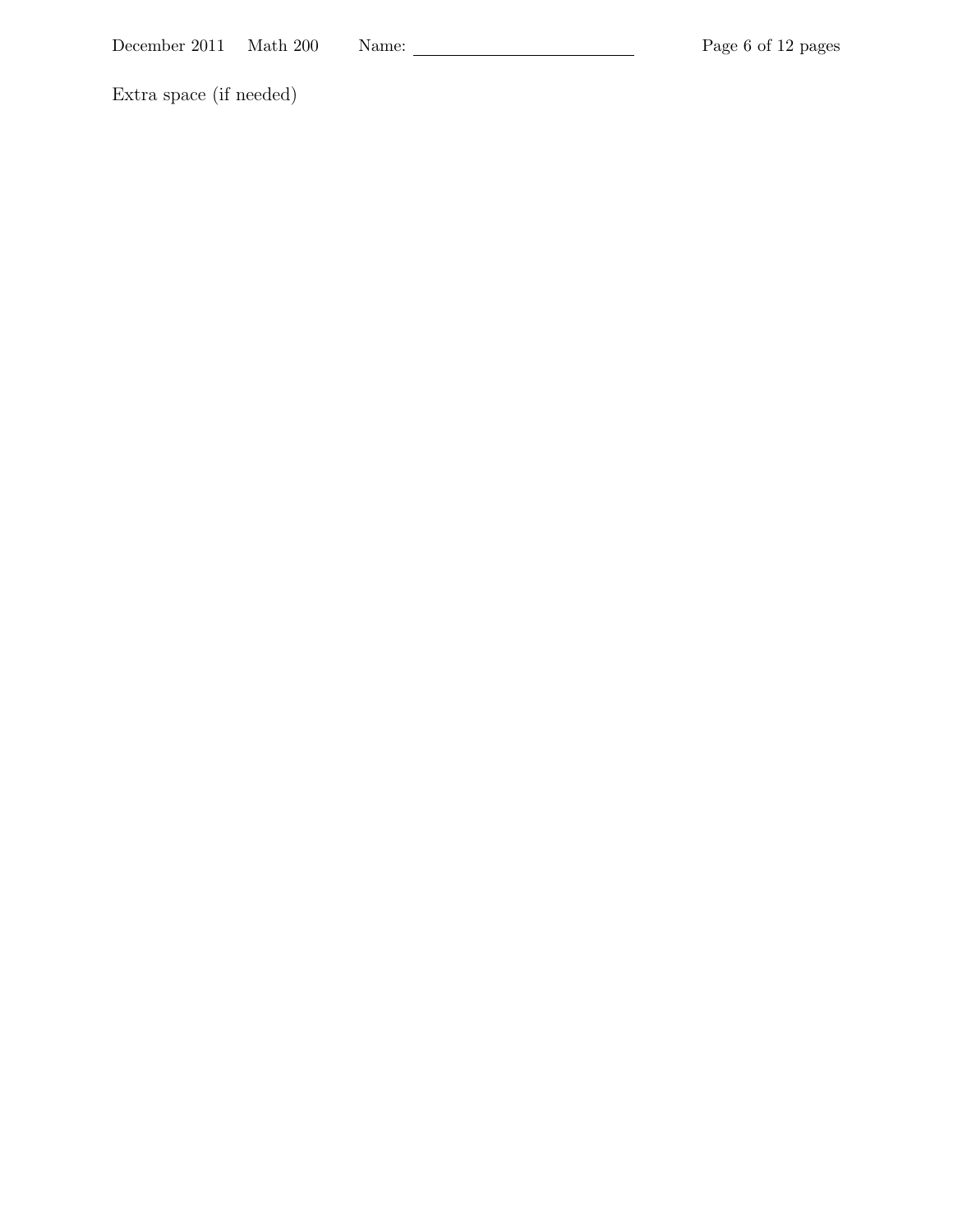5. (a) Consider the iterated integral

$$
\int_{-4}^{0} \int_{\sqrt{-y}}^{2} \cos(x^3) \, dx \, dy
$$

- i. Draw the region of integration
- ii Evaluate the integral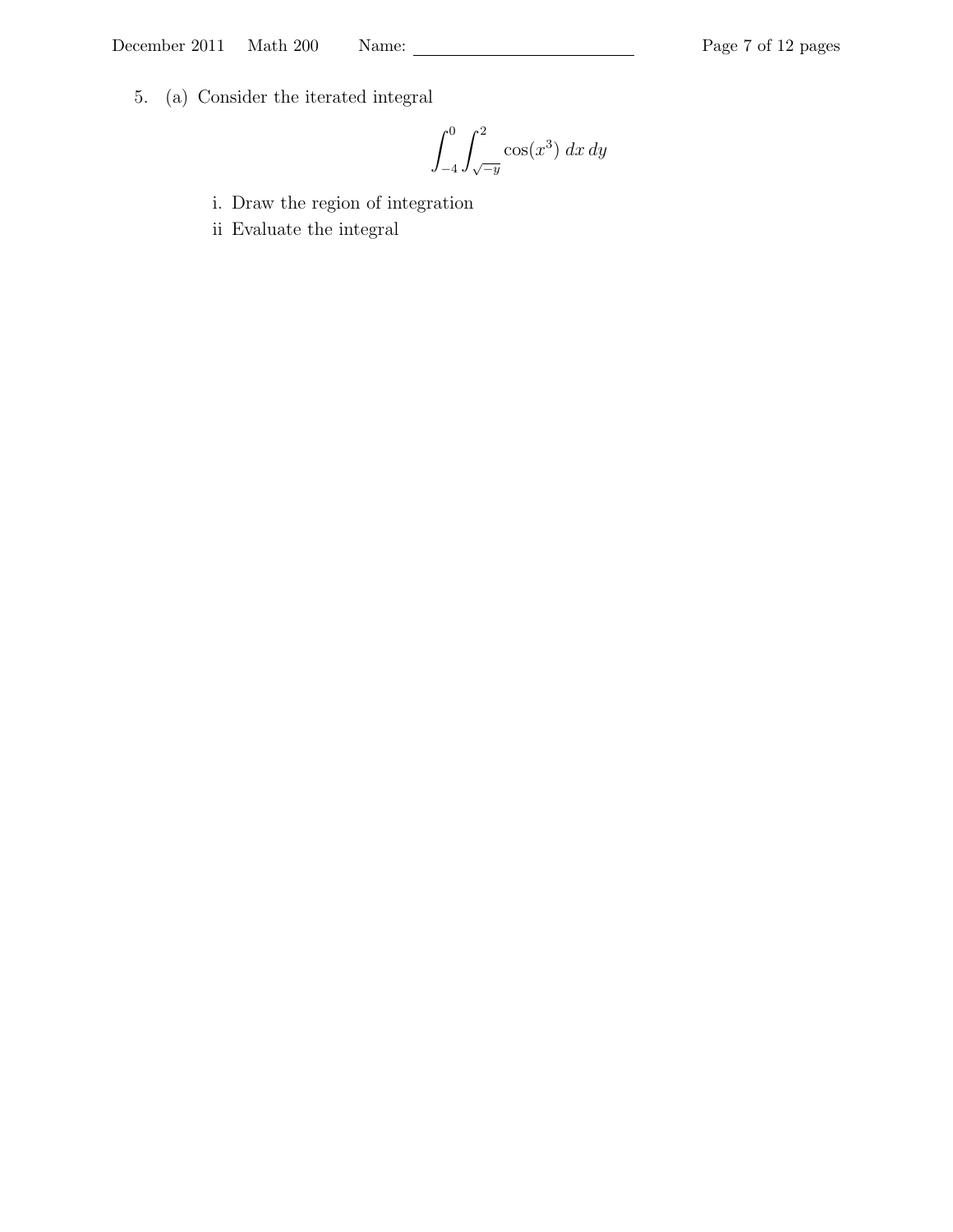(b) Evaluate the double integral

$$
\iint\limits_D y\sqrt{x^2+y^2}\;dA
$$

over the region  $D = \{ (x, y) | x^2 + y^2 \le 2 \text{ and } 0 \le y \le x \}.$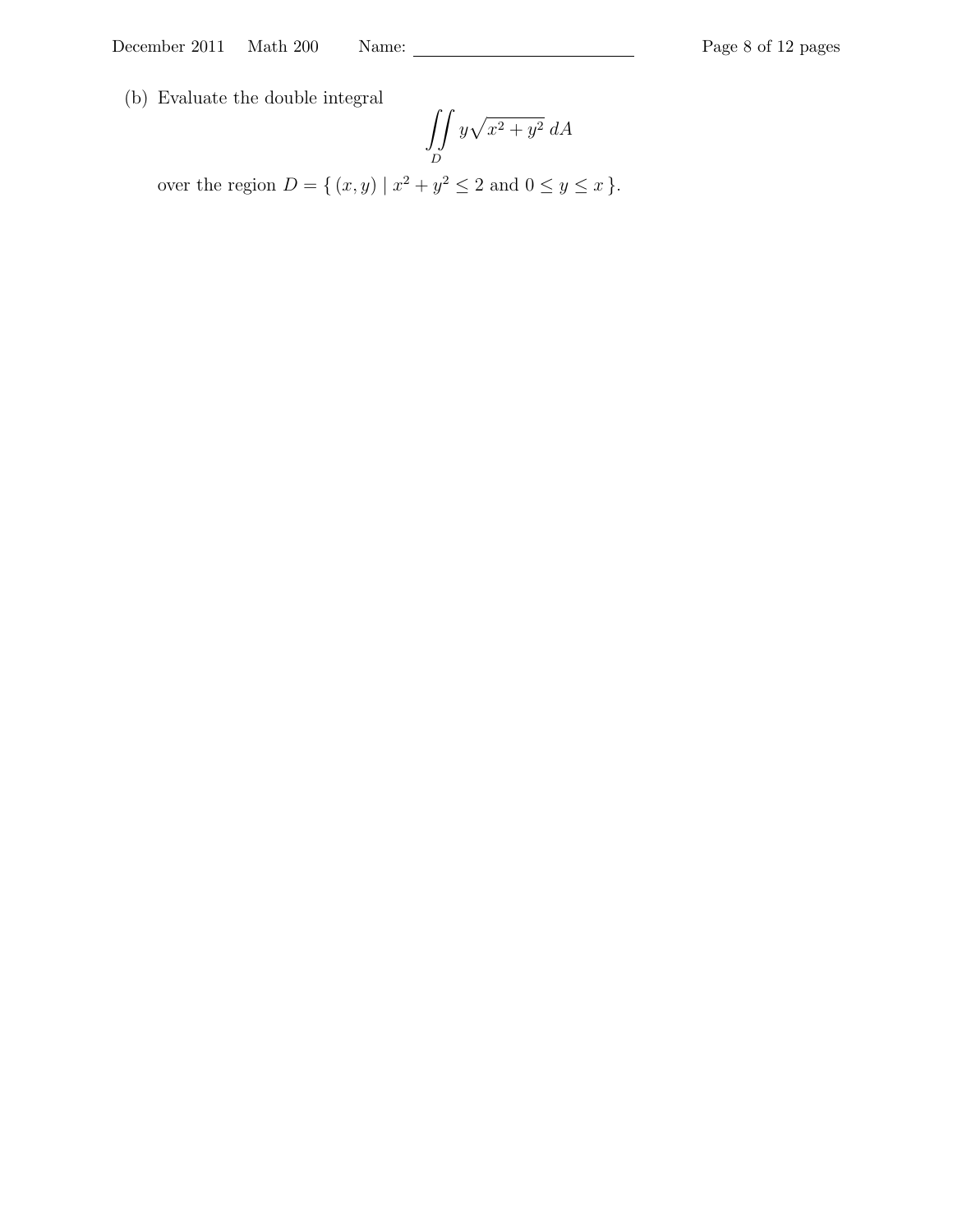6. Let R be the triangle with vertices  $(0, 2), (1, 0),$  and  $(2, 0)$ . Let R have density  $\rho(x, y) = y^2$ . Find  $\bar{y}$ , the y-coordinate of the center of mass of R. You do not need to find  $\bar{x}$ .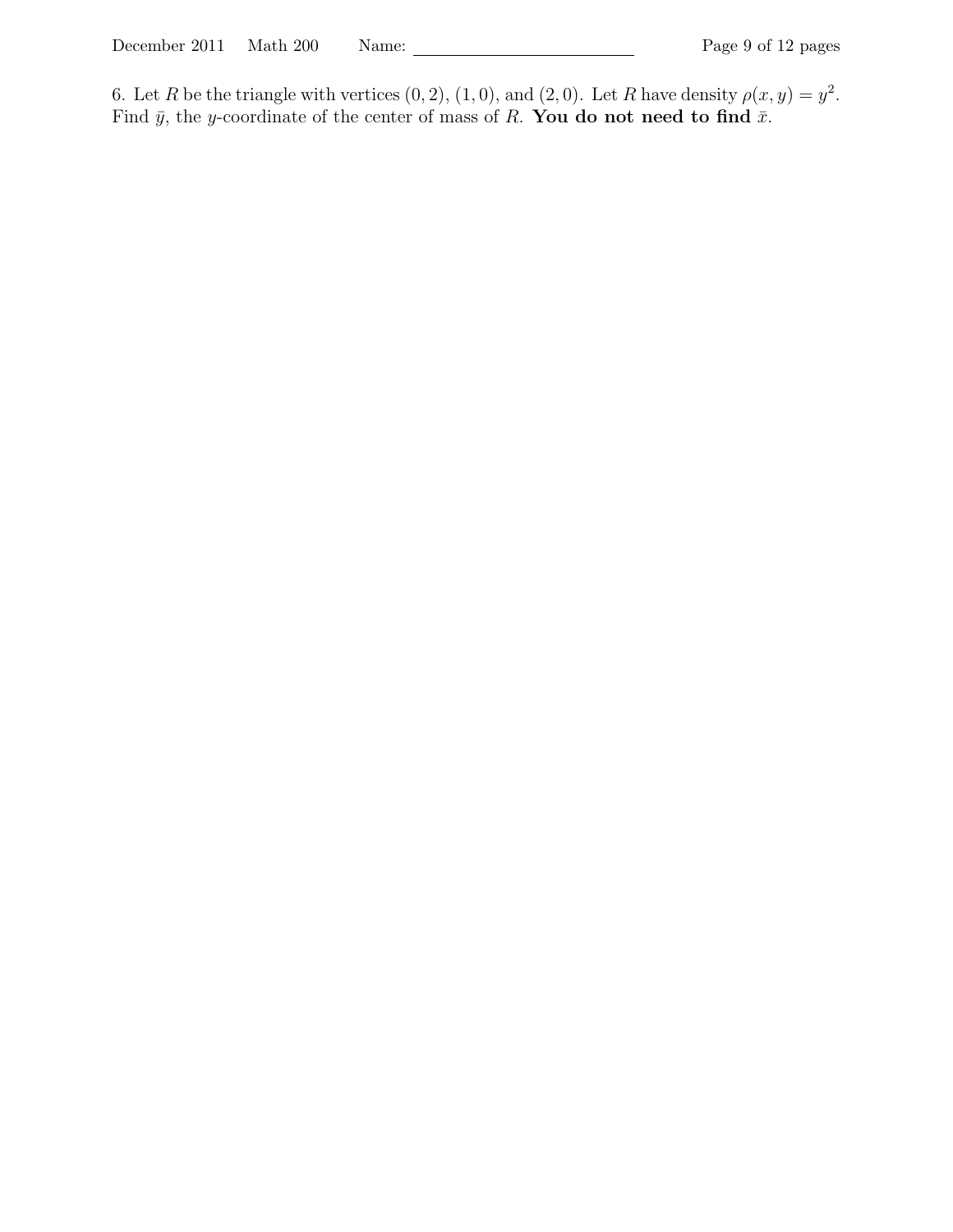7. Evaluate the triple integral  $\iiint$ E  $x dV$ , where  $E$  is the region in the first octant bounded by the parabolic cylinder  $y = x^2$  and the planes  $y + z = 1$ ,  $x = 0$ , and  $z = 0$ .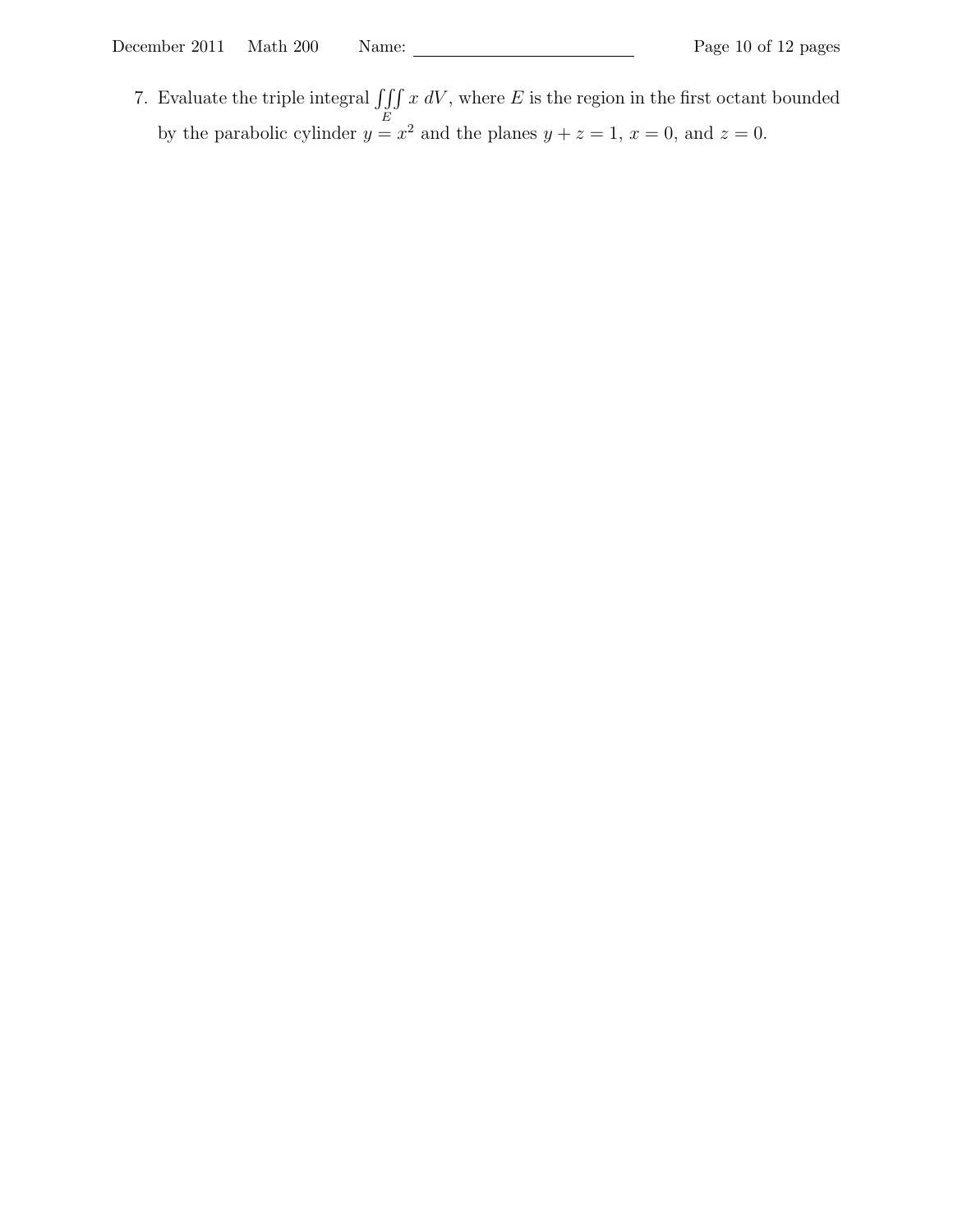- 8. The body of a snowman is formed by the snowballs  $x^2 + y^2 + z^2 = 12$  (this is its body) and  $x^2 + y^2 + (z - 4)^2 = 4$  (this is its head).
	- (a) Find the volume of the snowman by subtracting the intersection of the two snow balls from the sum of the volumes of the snow balls. [Recall that the volume of a sphere of radius r is  $\frac{4\pi}{3}r^3$ .